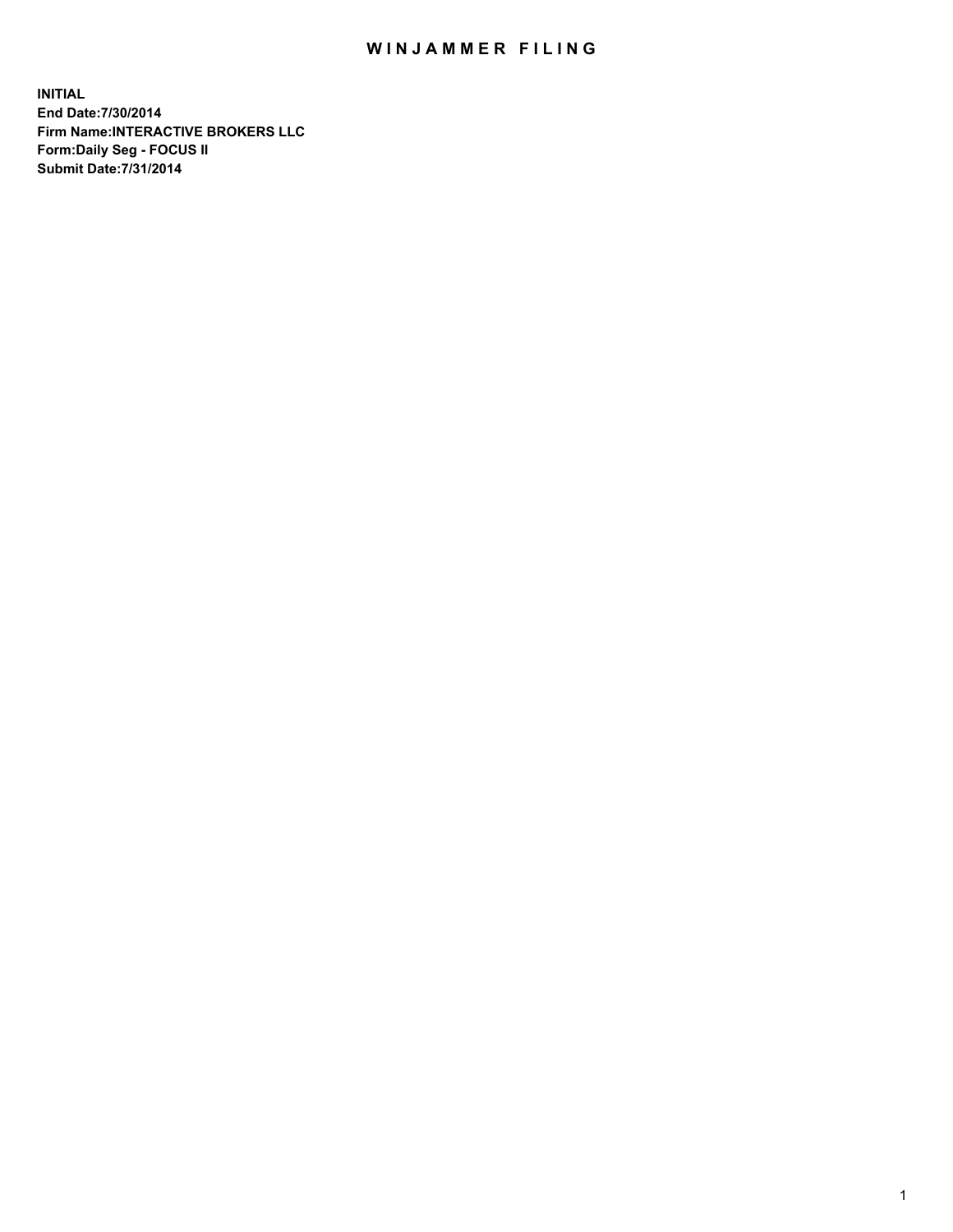## **INITIAL End Date:7/30/2014 Firm Name:INTERACTIVE BROKERS LLC Form:Daily Seg - FOCUS II Submit Date:7/31/2014 Daily Segregation - Cover Page**

| Name of Company<br><b>Contact Name</b><br><b>Contact Phone Number</b><br><b>Contact Email Address</b>                                                                                                                                                                                                                          | <b>INTERACTIVE BROKERS LLC</b><br><b>Michael Ellman</b><br>203-422-8926<br>mellman@interactivebrokers.co<br><u>m</u> |
|--------------------------------------------------------------------------------------------------------------------------------------------------------------------------------------------------------------------------------------------------------------------------------------------------------------------------------|----------------------------------------------------------------------------------------------------------------------|
| FCM's Customer Segregated Funds Residual Interest Target (choose one):<br>a. Minimum dollar amount: ; or<br>b. Minimum percentage of customer segregated funds required:% ; or<br>c. Dollar amount range between: and; or<br>d. Percentage range of customer segregated funds required between:% and%.                         | $\overline{\mathbf{0}}$<br>0<br>155,000,000 245,000,000<br>00                                                        |
| FCM's Customer Secured Amount Funds Residual Interest Target (choose one):<br>a. Minimum dollar amount: ; or<br>b. Minimum percentage of customer secured funds required:% ; or<br>c. Dollar amount range between: and; or<br>d. Percentage range of customer secured funds required between:% and%.                           | $\overline{\mathbf{0}}$<br>0<br>80,000,000 120,000,000<br>0 <sub>0</sub>                                             |
| FCM's Cleared Swaps Customer Collateral Residual Interest Target (choose one):<br>a. Minimum dollar amount: ; or<br>b. Minimum percentage of cleared swaps customer collateral required:% ; or<br>c. Dollar amount range between: and; or<br>d. Percentage range of cleared swaps customer collateral required between:% and%. | $\overline{\mathbf{0}}$<br><u>0</u><br>0 <sub>0</sub><br>0 <sub>0</sub>                                              |
| Current ANC:on<br><b>Broker Dealer Minimum</b><br>Debit/Deficit - CustomersCurrent AmountGross Amount<br>Domestic Debit/Deficit<br>Foreign Debit/Deficit                                                                                                                                                                       | 2,197,989,177 30-JUL-2014<br>344,568,187<br>3,213,486<br>1,999,3750                                                  |
| Debit/Deficit - Non CustomersCurrent AmountGross Amount<br>Domestic Debit/Deficit<br>Foreign Debit/Deficit<br>Proprietary Profit/Loss<br>Domestic Profit/Loss<br>Foreign Profit/Loss                                                                                                                                           | 0 <sub>0</sub><br>0 <sub>0</sub><br>$\overline{\mathbf{0}}$<br>$\overline{\mathbf{0}}$                               |
| Proprietary Open Trade Equity<br>Domestic OTE<br>Foreign OTE<br><b>SPAN</b><br><b>Customer SPAN Calculation</b><br>Non-Customer SPAN Calcualation                                                                                                                                                                              | $\overline{\mathbf{0}}$<br><u>0</u><br>1,121,664,176<br>12,789,103                                                   |
| <b>Proprietary Capital Charges</b><br>Minimum Dollar Amount Requirement<br>Other NFA Dollar Amount Requirement                                                                                                                                                                                                                 | <u>0</u><br>20,000,000 [7465]<br>21,403,810 [7475]                                                                   |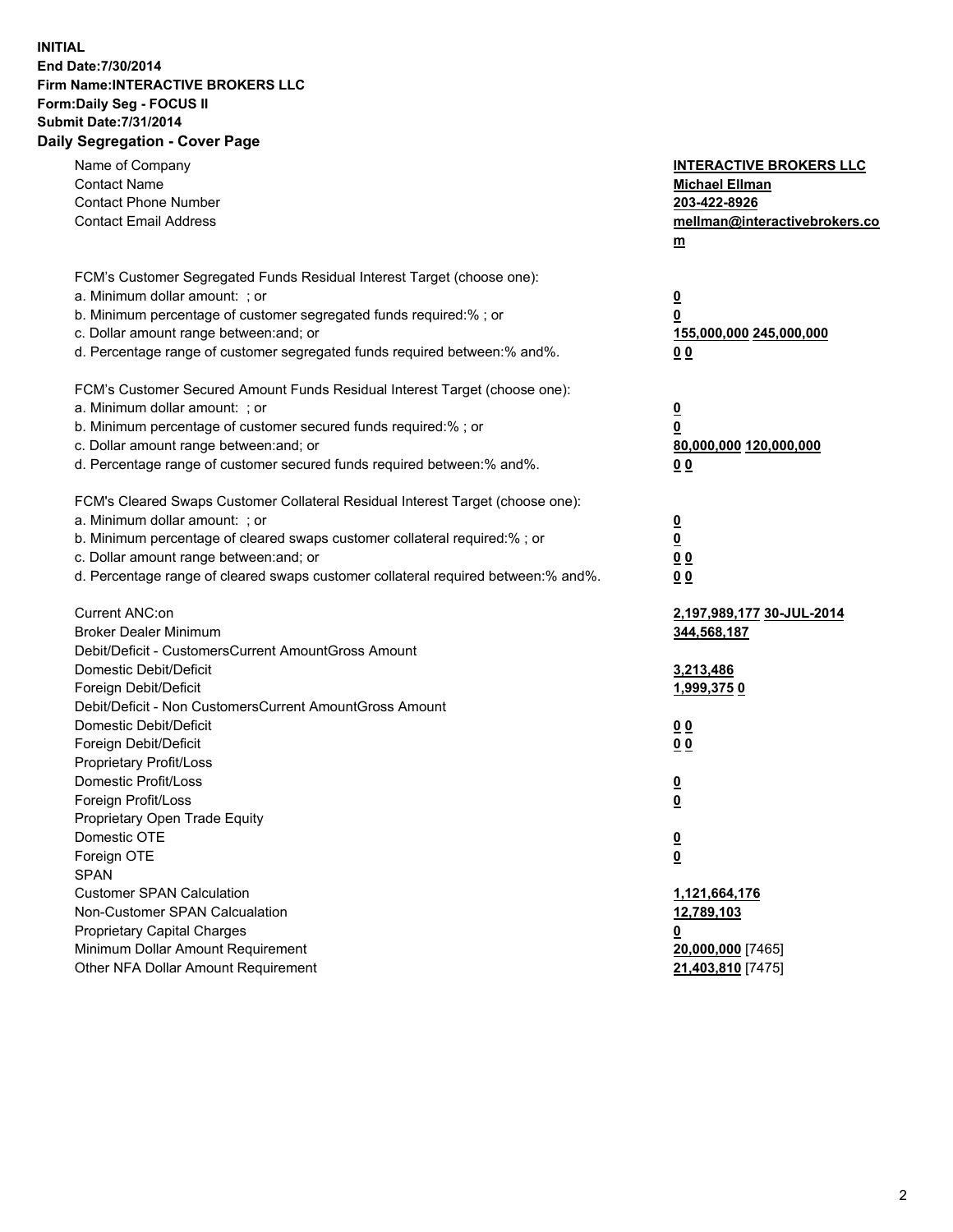## **INITIAL End Date:7/30/2014 Firm Name:INTERACTIVE BROKERS LLC Form:Daily Seg - FOCUS II Submit Date:7/31/2014 Daily Segregation - Secured Amounts**

|                | Daily Ocglegation - Occarea Anioants                                                                       |                                   |
|----------------|------------------------------------------------------------------------------------------------------------|-----------------------------------|
|                | Foreign Futures and Foreign Options Secured Amounts                                                        |                                   |
|                | Amount required to be set aside pursuant to law, rule or regulation of a foreign                           | $0$ [7305]                        |
|                | government or a rule of a self-regulatory organization authorized thereunder                               |                                   |
| 1.             | Net ledger balance - Foreign Futures and Foreign Option Trading - All Customers                            |                                   |
|                | A. Cash                                                                                                    | 312,248,899 [7315]                |
|                | B. Securities (at market)                                                                                  | $0$ [7317]                        |
| 2.             | Net unrealized profit (loss) in open futures contracts traded on a foreign board of trade                  | -828,336 [7325]                   |
| 3.             | Exchange traded options                                                                                    |                                   |
|                | a. Market value of open option contracts purchased on a foreign board of trade                             | 106,805 [7335]                    |
|                | b. Market value of open contracts granted (sold) on a foreign board of trade                               | -562,323 [7337]                   |
| 4.             | Net equity (deficit) (add lines 1.2. and 3.)                                                               | 310,965,045 [7345]                |
| 5.             | Account liquidating to a deficit and account with a debit balances - gross amount                          | 1,999,375 [7351]                  |
|                | Less: amount offset by customer owned securities                                                           | 0 [7352] 1,999,375 [7354]         |
| 6.             | Amount required to be set aside as the secured amount - Net Liquidating Equity                             | 312,964,420 [7355]                |
|                | Method (add lines 4 and 5)                                                                                 |                                   |
| 7.             | Greater of amount required to be set aside pursuant to foreign jurisdiction (above) or line                | 312,964,420 [7360]                |
|                | 6.                                                                                                         |                                   |
|                | FUNDS DEPOSITED IN SEPARATE REGULATION 30.7 ACCOUNTS                                                       |                                   |
| $\mathbf{1}$ . | Cash in banks                                                                                              |                                   |
|                | A. Banks located in the United States                                                                      | 351,186,350 [7500]                |
|                | B. Other banks qualified under Regulation 30.7                                                             | 0 [7520] 351,186,350 [7530]       |
| 2.             | Securities                                                                                                 |                                   |
|                | A. In safekeeping with banks located in the United States                                                  | $0$ [7540]                        |
|                | B. In safekeeping with other banks qualified under Regulation 30.7                                         | 0 [7560] 0 [7570]                 |
| 3.             | Equities with registered futures commission merchants                                                      |                                   |
|                | A. Cash                                                                                                    | $0$ [7580]                        |
|                | <b>B.</b> Securities                                                                                       | $0$ [7590]                        |
|                | C. Unrealized gain (loss) on open futures contracts                                                        | $0$ [7600]                        |
|                | D. Value of long option contracts                                                                          | $0$ [7610]                        |
|                | E. Value of short option contracts                                                                         | 0 [7615] 0 [7620]                 |
| 4.             | Amounts held by clearing organizations of foreign boards of trade                                          |                                   |
|                | A. Cash                                                                                                    | $0$ [7640]                        |
|                | <b>B.</b> Securities                                                                                       | $0$ [7650]                        |
|                | C. Amount due to (from) clearing organization - daily variation                                            | $0$ [7660]                        |
|                | D. Value of long option contracts                                                                          | $0$ [7670]                        |
|                | E. Value of short option contracts                                                                         | 0 [7675] 0 [7680]                 |
| 5.             | Amounts held by members of foreign boards of trade                                                         |                                   |
|                | A. Cash                                                                                                    | 63,700,885 [7700]                 |
|                | <b>B.</b> Securities                                                                                       | $0$ [7710]                        |
|                | C. Unrealized gain (loss) on open futures contracts                                                        | $-1,620,103$ [7720]               |
|                | D. Value of long option contracts                                                                          | 106,805 [7730]                    |
|                | E. Value of short option contracts                                                                         | -562,323 [7735] 61,625,264 [7740] |
| 6.             | Amounts with other depositories designated by a foreign board of trade                                     | $0$ [7760]                        |
| 7.             | Segregated funds on hand                                                                                   | $0$ [7765]                        |
| 8.             | Total funds in separate section 30.7 accounts                                                              | 412,811,614 [7770]                |
| 9.             | Excess (deficiency) Set Aside for Secured Amount (subtract line 7 Secured Statement<br>Page 1 from Line 8) | 99,847,194 [7380]                 |
| 10.            | Management Target Amount for Excess funds in separate section 30.7 accounts                                | 80,000,000 [7780]                 |
| 11.            | Excess (deficiency) funds in separate 30.7 accounts over (under) Management Target                         | 19,847,194 [7785]                 |
|                |                                                                                                            |                                   |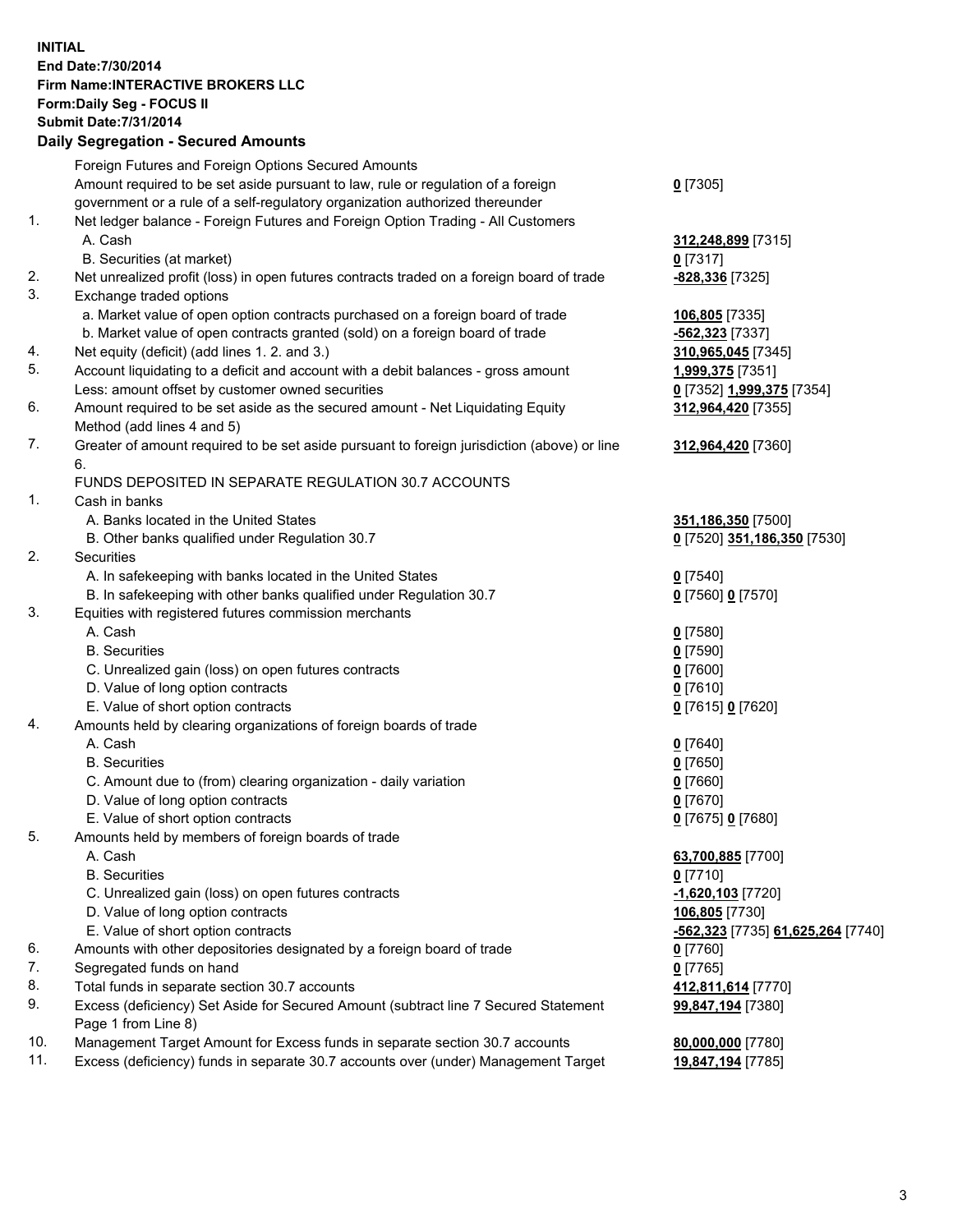**INITIAL End Date:7/30/2014 Firm Name:INTERACTIVE BROKERS LLC Form:Daily Seg - FOCUS II Submit Date:7/31/2014 Daily Segregation - Segregation Statement** SEGREGATION REQUIREMENTS(Section 4d(2) of the CEAct) 1. Net ledger balance A. Cash **2,277,871,992** [7010] B. Securities (at market) **0** [7020] 2. Net unrealized profit (loss) in open futures contracts traded on a contract market **-40,389,485** [7030] 3. Exchange traded options A. Add market value of open option contracts purchased on a contract market **79,531,702** [7032] B. Deduct market value of open option contracts granted (sold) on a contract market **-140,787,931** [7033] 4. Net equity (deficit) (add lines 1, 2 and 3) **2,176,226,278** [7040] 5. Accounts liquidating to a deficit and accounts with debit balances - gross amount **3,213,486** [7045] Less: amount offset by customer securities **0** [7047] **3,213,486** [7050] 6. Amount required to be segregated (add lines 4 and 5) **2,179,439,764** [7060] FUNDS IN SEGREGATED ACCOUNTS 7. Deposited in segregated funds bank accounts A. Cash **320,376,943** [7070] B. Securities representing investments of customers' funds (at market) **1,041,228,174** [7080] C. Securities held for particular customers or option customers in lieu of cash (at market) **0** [7090] 8. Margins on deposit with derivatives clearing organizations of contract markets A. Cash **24,121,681** [7100] B. Securities representing investments of customers' funds (at market) **109,458,668** [7110] C. Securities held for particular customers or option customers in lieu of cash (at market) **0** [7120] 9. Net settlement from (to) derivatives clearing organizations of contract markets **-1,220,638** [7130] 10. Exchange traded options A. Value of open long option contracts **1,397,710** [7132] B. Value of open short option contracts **-4,032,218** [7133] 11. Net equities with other FCMs A. Net liquidating equity **-42,487,008** [7140] B. Securities representing investments of customers' funds (at market) **929,881,562** [7160] C. Securities held for particular customers or option customers in lieu of cash (at market) **0** [7170] 12. Segregated funds on hand **0** [7150] 13. Total amount in segregation (add lines 7 through 12) **2,378,724,874** [7180] 14. Excess (deficiency) funds in segregation (subtract line 6 from line 13) **199,285,110** [7190] 15. Management Target Amount for Excess funds in segregation **155,000,000** [7194]

16. Excess (deficiency) funds in segregation over (under) Management Target Amount Excess

**44,285,110** [7198]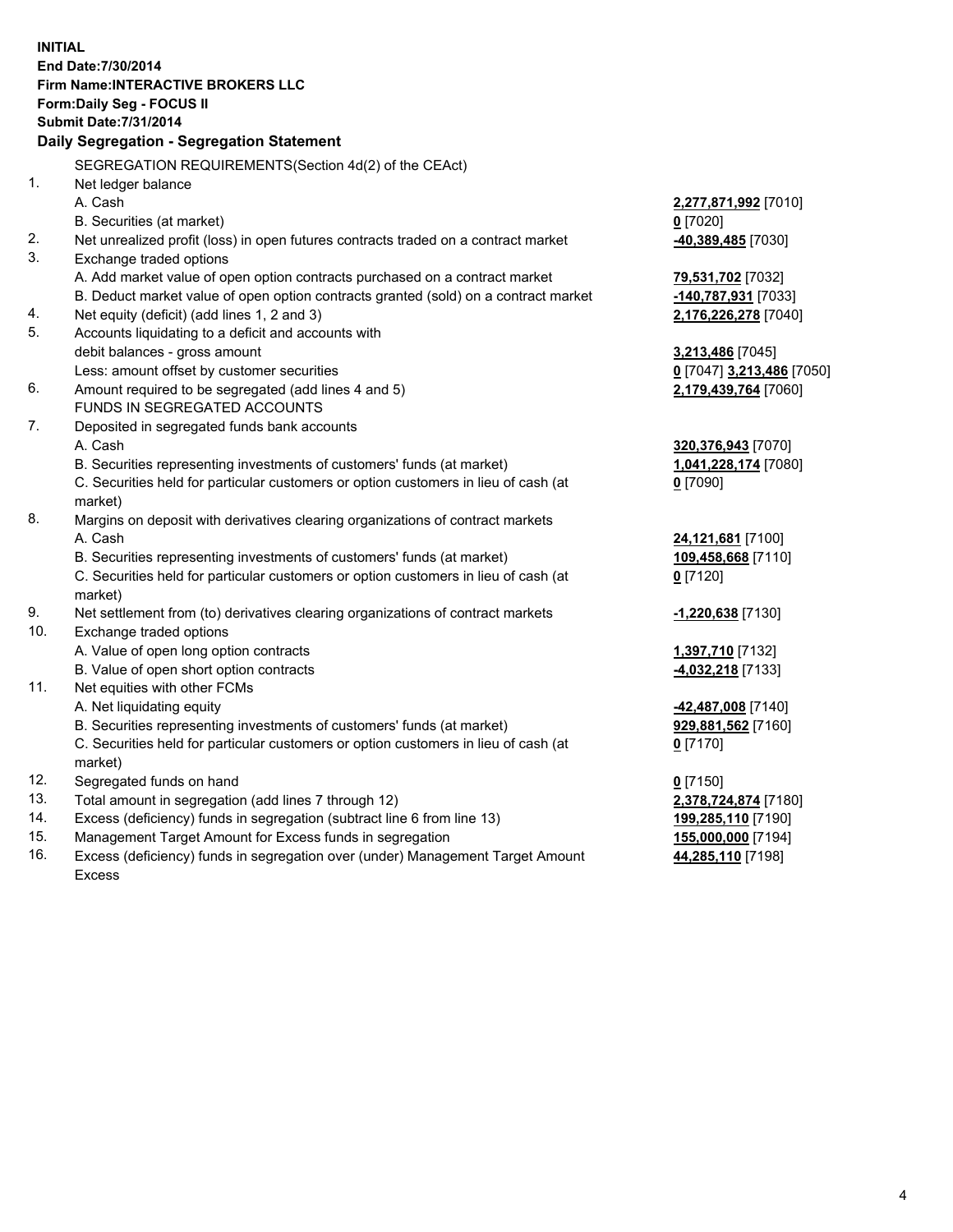## **INITIAL End Date:7/30/2014 Firm Name:INTERACTIVE BROKERS LLC Form:Daily Seg - FOCUS II Submit Date:7/31/2014 Daily Segregation - Supplemental**

| $\blacksquare$ | Total gross margin deficiencies - Segregated Funds Origin                              | 47,266 [9100] |  |
|----------------|----------------------------------------------------------------------------------------|---------------|--|
| $\blacksquare$ | Total gross margin deficiencies - Secured Funds Origin                                 | 6,081 [9101]  |  |
| $\blacksquare$ | Total gross margin deficiencies - Cleared Swaps Customer Collateral Funds Origin       | $0$ [9102]    |  |
| $\blacksquare$ | Total gross margin deficiencies - Noncustomer and Proprietary Accounts Origin          | $0$ [9103]    |  |
| $\sim$         | Total number of accounts contributing to total gross margin deficiencies - Segregated  | $9$ [9104]    |  |
|                | Funds Origin                                                                           |               |  |
| $\blacksquare$ | Total number of accounts contributing to total gross margin deficiencies - Secured     | 5[9105]       |  |
|                | Funds Origin                                                                           |               |  |
|                | Total number of accounts contributing to the total gross margin deficiencies - Cleared | $0$ [9106]    |  |
|                | Swaps Customer Collateral Funds Origin                                                 |               |  |
|                | Total number of accounts contributing to the total gross margin deficiencies -         | $0$ [9107]    |  |
|                | Noncustomer and Proprietary Accounts Origin                                            |               |  |
|                |                                                                                        |               |  |

- Upload a copy of the firm's daily margin report the FCM uses to issue margin calls which corresponds with the reporting date.